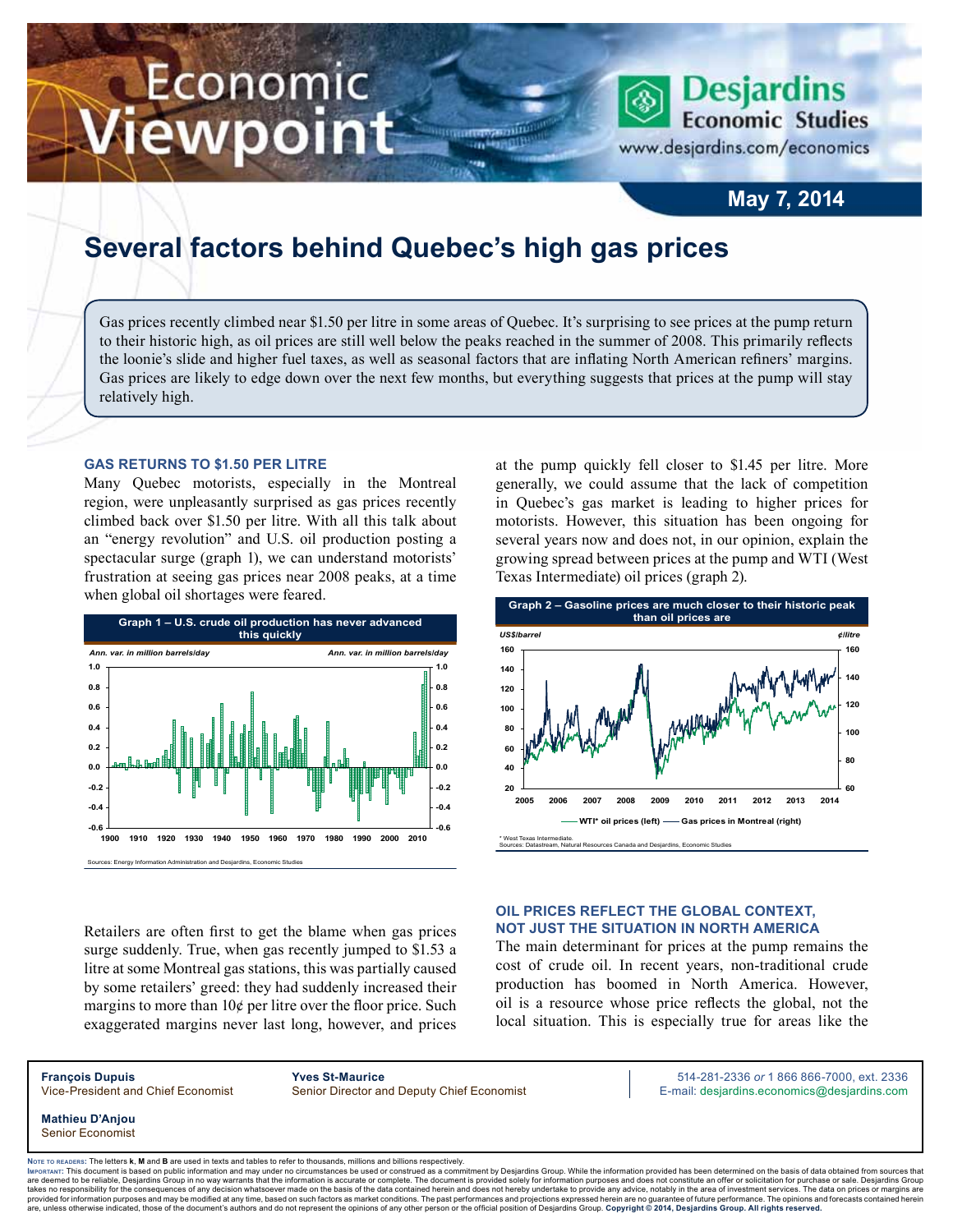

*Economic Viewpoint* May 7, 2014 www.desjardins.com/economics

Northeastern United States and Eastern Canada, where refineries are primarily supplied by oil that is delivered by boat with prices linked to Brent oil prices. Therefore, the considerable discount on WTI prices in recent years, which reflected the difficulty of delivering this oil to refineries, did not benefit motorists. Note that the development of the energy transportation infrastructure in the United States now means that WTI oil can reach the big refineries on the Gulf of Mexico. This narrowed the spread between the two oil types (graph 3), a trend that should persist in the coming years.



As we discussed last year in a previous *Economic Viewpoint*,<sup>1</sup> to date, the energy revolution is a North American phenomenon, not a global one. Tapping unconventional deposits has helped to ease most fears of a global oil shortage, but it has not created a real surplus. This is particularly true as problems in several Middle Eastern countries (Libya, Iran, ...) limited growth in the global oil supply. If we add a relatively large geopolitical premium, reflecting the considerable tensions with Iran and Russia, it is not surprising that international crude prices remain high.

#### **A weak Canadian dollar**

It is Brent oil prices that are currently influencing Quebec's gas prices. While this oil remains quite expensive from a historic standpoint, at around US\$110 per barrel, it is well below its peak of over US\$145 per barrel in summer 2008. That was the first time that prices at the pump reached C\$1.50 per litre in some areas of Quebec. Even in April 2012, the other moment when gas prices neared C\$1.50, Brent prices were substantially higher, at around US\$125 per barrel.

A major difference with summer 2008 and spring 2012 is that the Canadian dollar was close to parity against the greenback at that time. The situation is different today, with the loonie down to around US\$0.90. This has a major impact on gas costs. As shown in graph 4, the Brent price per barrel in Canadian dollars is currently around \$120.



#### **Rising taxes**

The fact remains that \$120 per barrel is still well below the peak above \$145 seen in summer 2008. Why, then, are gas prices so similar? The culprit here is easy to identify. One striking difference from 2008 is the marked rise in Quebec's fuel taxes. In response to deteriorating public finances, a result of the 2008–2009 recession, the Quebec government ordered four consecutive 1¢ per litre increases in the provincial excise tax. The tax to finance public transportation in the Montreal metropolitan area was raised as well by  $1.50¢$  per litre. A  $2\%$  increase in the OST (Quebec Sale Taxe) also had a direct effect on prices at the pump. Montreal's price of \$1.45 per litre therefore includes nearly  $51¢$  in taxes today, compared to around  $43¢$  in 2008, a considerable difference (graphs 5 and 6 on page 3).

#### **Seasonal effects**

Even when we include higher gas taxes and calculate crude prices in Canadian dollars, some of the recent upswing in prices remains hard to explain. This part of the increase can also be seen in U.S. gas prices, which have gone from US\$3.30 to US\$3.70 per gallon since mid-February, despite stable crude prices. The main reason is that seasonal factors tend to temporarily boost refiner margins and, consequently, gas prices toward the end of winter (graph 7 on page 3). Accelerating demand for gasoline as "driving season" approaches, the temporary closure of several refineries for

<sup>1</sup> Desjardins, Economic Studies, *Economic Viewpoint*, "U.S. energy revolution: we can't ignore the consequences," June 11, 2013, www.desjardins.com/en/a\_propos/etudes\_economiques/actualites/point [vue\\_economique/pv130611.pdf.](http://www.desjardins.com/en/a_propos/etudes_economiques/actualites/point_vue_economique/pv130611.pdf)